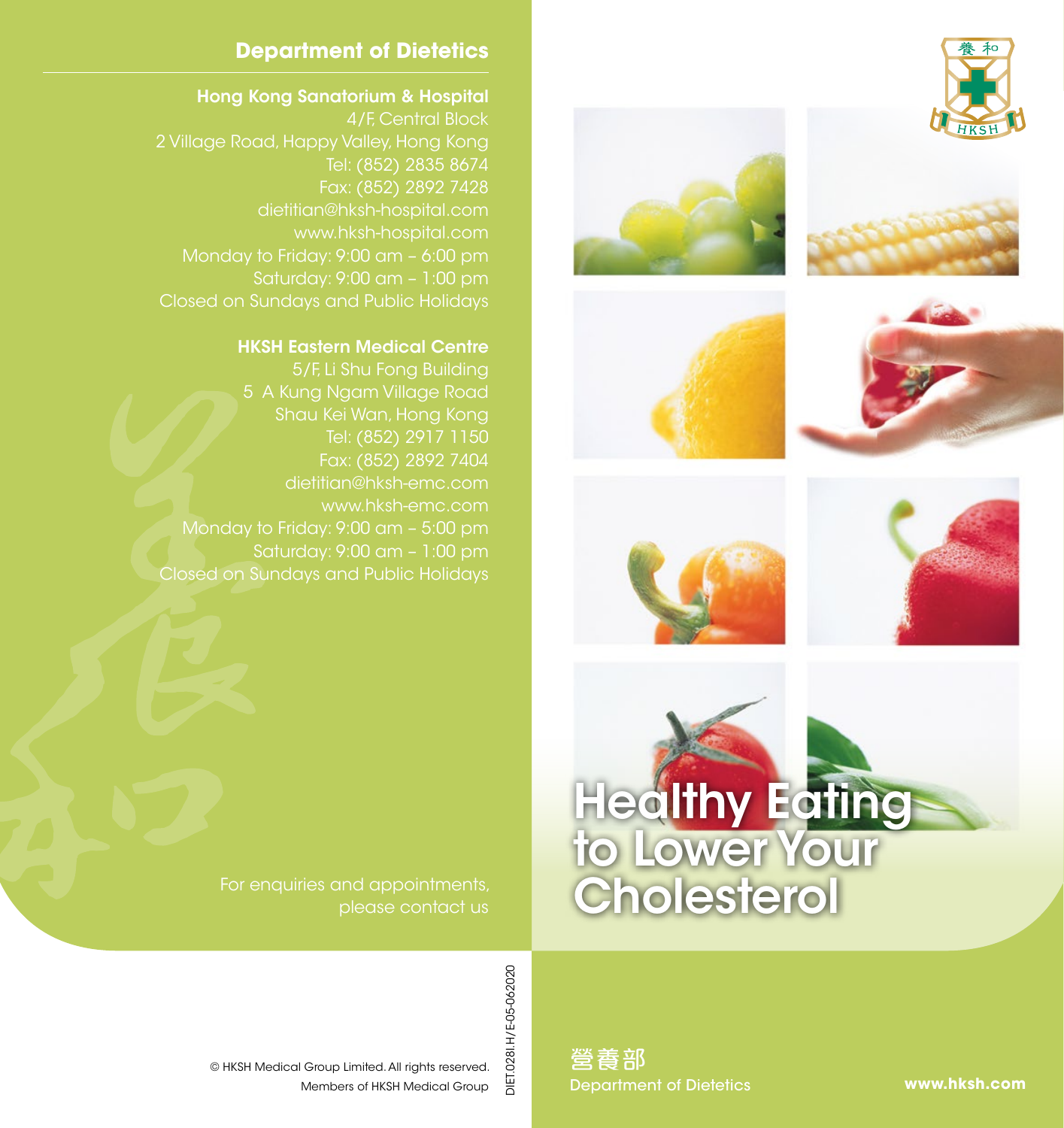## What is Cholesterol?

Cholesterol is a fat-like substance produced naturally in the liver. Our bodies need a certain amount of fat to help make bile acids, important hormones and precursors for vitamin D. The body also produces other fats called triglycerides.

Cholesterol joins with lipoproteins to travel through blood. **L**ow-**D**ensity **L**ipoproteins **(BAD ONES)** accumulate on the walls of the arteries. **H**igh-**D**ensity **L**ipoproteins **(GOOD ONES)** carry excess lipids away for excretion.

### High Cholesterol

Cholesterol can be dangerous when the level is more than necessary in your body. When there are excess lipid carriers (LDL) and inadequate lipid removers (HDL) in your bloodstream, excess cholesterol and triglycerides cannot be removed efficiently from the body. This excess cholesterol is left behind in various parts of the body. The cholesterol that remains on the walls of the arteries can hinder the blood flow.

With a commitment to a healthy lifestyle and your doctor's instruction, you should be on your way to improving cholesterol. Making better food choices can certainly help to lower your fat and cholesterol intake. Researches have shown that eating less saturated fats, trans fats and cholesterol will help to improve cholesterol and triglyceride levels in the blood.

### Healthy Diet to Prevent Elevated **Cholesterol**

- 1. Eat less fatty foods, especially those with saturated fat (in animals) and trans fat (in bakeries/ packaged products).
- 2. Consume high cholesterol foods (yolks, organs, squids, octopus, fish head, etc) moderately. Suggest intake of egg yolks can be five pieces per week.
- 3. Eat more high fibre foods (vegetables, fruits, whole wheat and dry beans products).
- 4. Avoid too much sugar.
- 5. Maintain regular physical activities.
- 6. Achieve and maintain moderate weight.
- 7. Eat functional foods which can lower blood cholesterol and improve heart health (oats, soy, mushrooms, deepwater fish, nuts, plant stanol, etc).

### Different Kinds of Dietary Fats

**SATURATED FATS** affect total cholesterol level, particularly increasing the bad ones. Meats, animal skins, dairy products and many processed foods that are made with lard, butter, palm or coconut oils contain mostly saturated fat.

**UNSATURATED FATS** can be classified into **POLY-UNSATURATED FATS** and **MONOUNSATURATED FATS. POLYUNSATURATED FATS** increase the clearance of bad cholesterol from circulation, thus lowering bad cholesterol level. However, too much polyunsaturated fats may be associated with the decrease in good cholesterol. Examples of polyunsaturated fats include corn, sunflower and soybean oils. Replacing saturated fats with **MONOUNSATURATED FATS** can reduce both total and bad cholesterol. Olive, canola and peanut oils contain monounsaturated fats.

**TRANS FATS** are found in the food manufacturing process during which the product is hydrogenated to change oil from liquid to solid. This process can lengthen the shelf life and enhance the taste. Trans fats are detrimental to heart health because they increase bad cholesterol, decrease good cholesterol and affect the essential fatty acids metabolism. Consumers are reminded of reading the labels when choosing packaged foods, and be aware of the names like hydrogenated oil, partially hydrogenated oil, shortening, margarine, etc. There is also a small amount of trans fat naturally found in animal meats and dairy products.

### Eat Well, Live Well with Cholesterol

The eating advice issued by the **American Heart Association** recommends 25 to 35% of total calories from total fats, less than 5 to 6% from saturated fats, 28 to 30g fibre (with 10 to 25g from soluble fibre) per day and to reduce foods with trans fat. Here are the data of some common foods. And always read food product labels for specific information.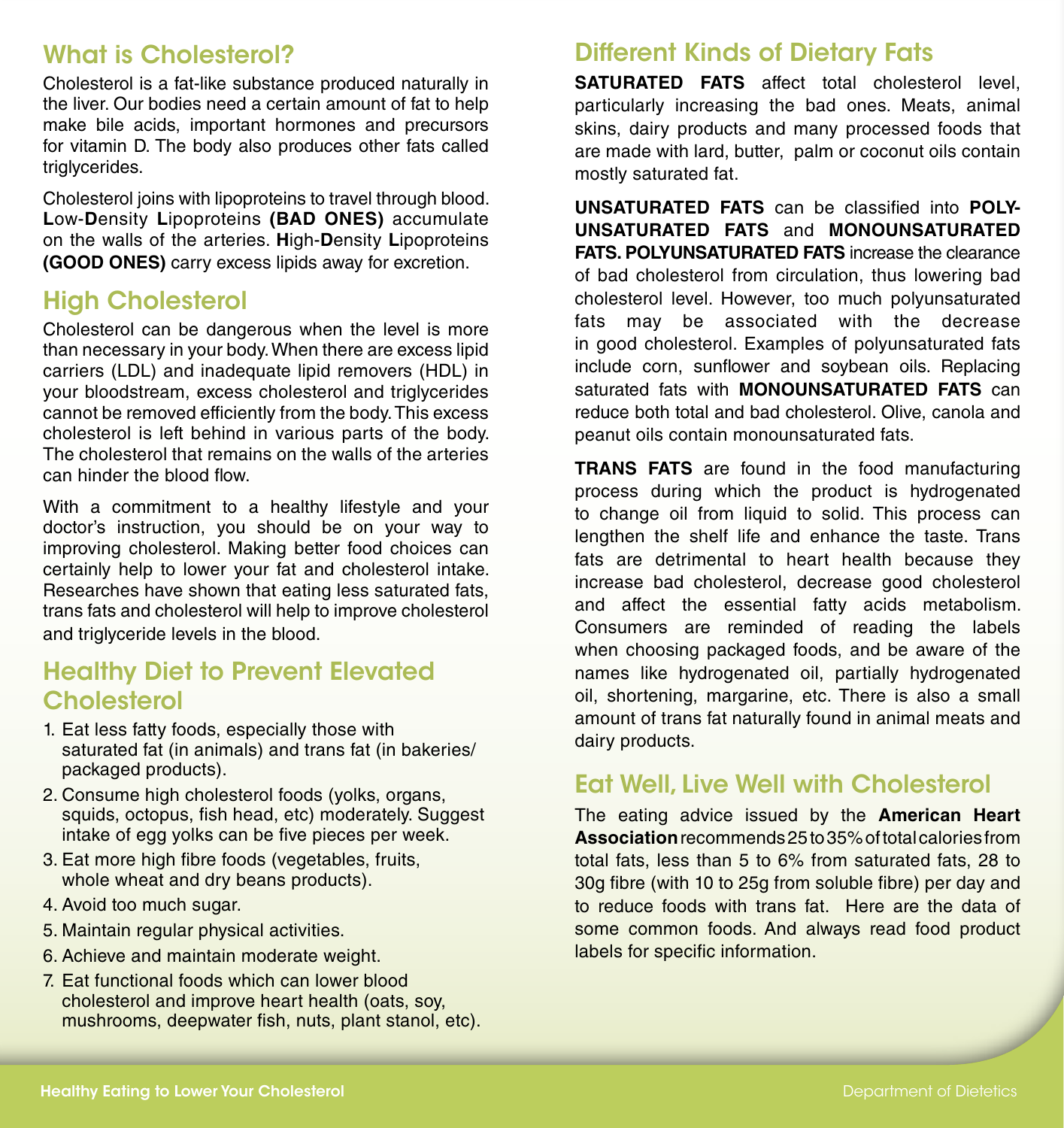|                                      | <b>Serving</b><br><b>Size</b> | <b>Energy</b><br>(calorie) | <b>Total Fat</b><br>(gram) | <b>Saturated Fat</b><br>(gram) | <b>Trans Fat</b><br>(gram) | <b>Cholesterol</b><br>(gram) | <b>Dietary Fibre</b><br>(gram) |
|--------------------------------------|-------------------------------|----------------------------|----------------------------|--------------------------------|----------------------------|------------------------------|--------------------------------|
| <b>Meat and Poultry</b>              |                               |                            |                            |                                |                            |                              |                                |
| Beef, with fat<br>(cooked)           | 100 <sub>g</sub>              | 289                        | 19.6                       | 7.7                            | $\mathbf 0$                | 86                           | $\mathbf 0$                    |
| Beef, lean (cooked)                  | 100 <sub>g</sub>              | 209                        | 9.2                        | 3.5                            | $\mathbf 0$                | 85                           | $\mathbf 0$                    |
| Beef tendon<br>(cooked)              | 100 <sub>g</sub>              | 150                        | 0.5                        | 0.1                            | 0                          | 51                           | 0                              |
| Beef sirloin<br>(cooked)             | 100 <sub>g</sub>              | 208                        | 6.9                        | 3                              | $\mathbf 0$                | 77                           | $\mathbf 0$                    |
| Lamb chop, lean<br>(cooked)          | 100 <sub>g</sub>              | 215                        | 10.5                       | 3.9                            | 0                          | 93                           | $\pmb{0}$                      |
| Ribs (cooked)                        | 100 <sub>g</sub>              | 238                        | 13.9                       | 4.9                            | $\mathbf 0$                | 88                           | $\mathbf 0$                    |
| Pork, lean (cooked)                  | 100 <sub>g</sub>              | 208                        | 9.6                        | 3.4                            | $\pmb{0}$                  | 85                           | $\pmb{0}$                      |
| Pork knuckle<br>(cooked)             | 100 <sub>g</sub>              | 232                        | 16.1                       | 4.3                            | $\mathbf 0$                | 107                          | $\pmb{0}$                      |
| Chicken, with skin<br>(cooked)       | 100 <sub>g</sub>              | 237                        | 13.5                       | 3.8                            | $\mathbf 0$                | 87                           | $\mathbf 0$                    |
| Chicken, skinless<br>(cooked)        | 100g                          | 188                        | 7.4                        | $\overline{c}$                 | $\mathbf 0$                | 88                           | $\mathbf 0$                    |
| Chicken breast,<br>skinless (cooked) | 100 <sub>g</sub>              | 140                        | 3                          | 0.9                            | 0                          | 85                           | 0                              |
| Chicken wings,<br>with skin (cooked) | 100 <sub>g</sub>              | 274                        | 16.6                       | 4.6                            | $\mathbf 0$                | 120                          | 0                              |
| Chicken feets<br>(cooked)            | 100 <sub>g</sub>              | 215                        | 12.4                       | 3.3                            | $\pmb{0}$                  | 71                           | $\pmb{0}$                      |
| Duck, with skin<br>(cooked)          | 100 <sub>g</sub>              | 336                        | 28.2                       | 9.6                            | 0                          | 84                           | 0                              |
| Ham                                  | 100 <sub>g</sub>              | 130                        | 4.8                        | 1.6                            | <b>NA</b>                  | 36                           | $\mathbf 0$                    |
| Luncheon meat                        | 100 <sub>g</sub>              | 334                        | 30.3                       | 10.8                           | <b>NA</b>                  | 62                           | $\pmb{0}$                      |
| Chinese sausage                      | 100 <sub>g</sub>              | 584                        | 48.3                       | 18.4                           | <b>NA</b>                  | 150                          | $\pmb{0}$                      |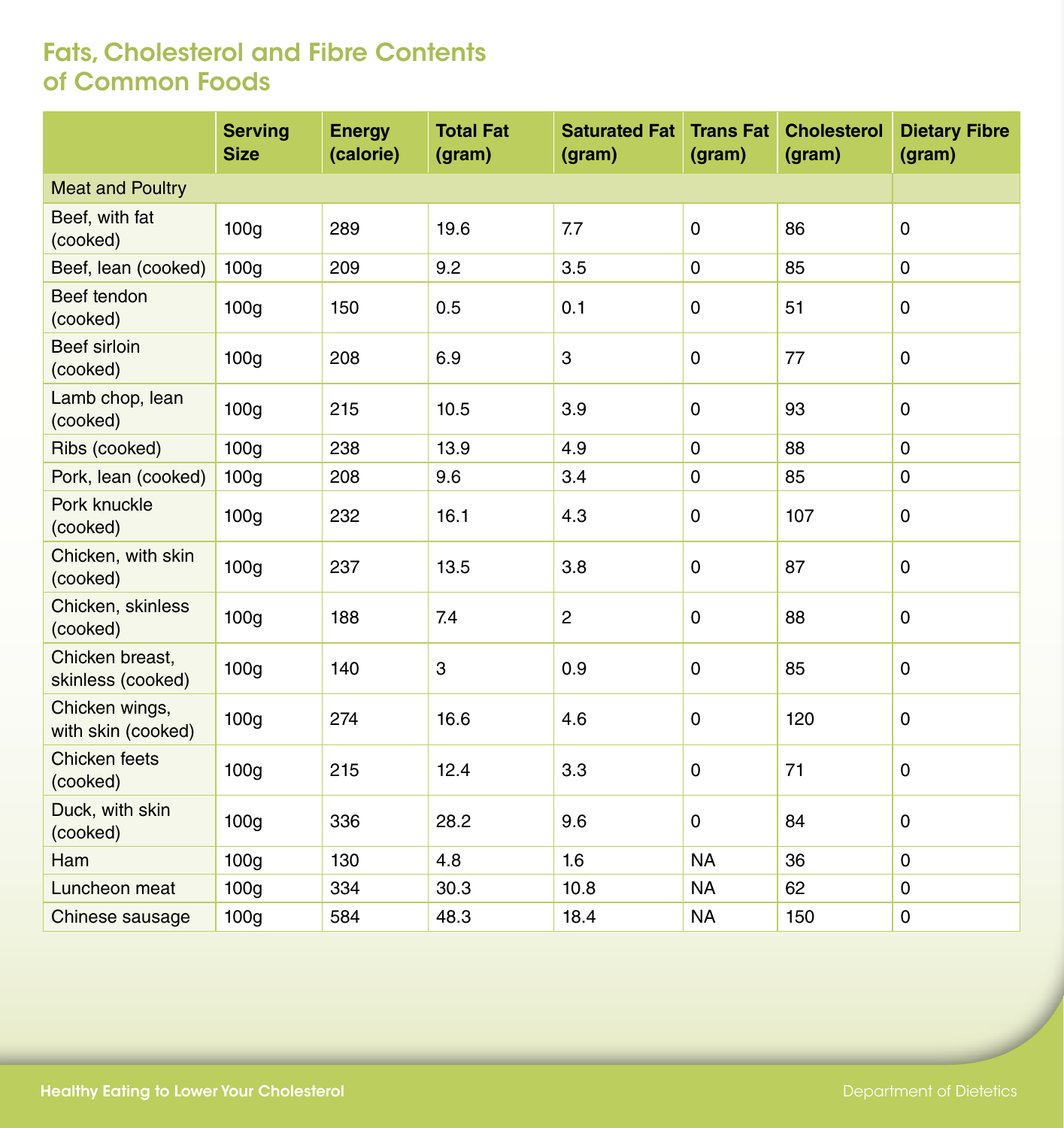|                           | <b>Serving</b><br><b>Size</b> | <b>Energy</b><br>(calorie) | <b>Total Fat</b><br>(gram) | <b>Saturated Fat</b><br>(gram) | <b>Trans Fat</b><br>(gram) | <b>Cholesterol</b><br>(gram) | <b>Dietary Fibre</b><br>(gram) |  |  |
|---------------------------|-------------------------------|----------------------------|----------------------------|--------------------------------|----------------------------|------------------------------|--------------------------------|--|--|
| Organs                    |                               |                            |                            |                                |                            |                              |                                |  |  |
| Pork brain                | 100 <sub>g</sub>              | 127                        | 9.2                        | 2.1                            | $\mathbf 0$                | 2195                         | $\pmb{0}$                      |  |  |
| Pork lung                 | 100g                          | 85                         | 2.7                        | 1                              | $\mathsf 0$                | 320                          | $\pmb{0}$                      |  |  |
| Pork liver                | 100 <sub>g</sub>              | 134                        | 3.6                        | 1.2                            | $\mathbf 0$                | 301                          | $\pmb{0}$                      |  |  |
| Pork stomach              | 100 <sub>g</sub>              | 159                        | 10.1                       | $\overline{4}$                 | $\pmb{0}$                  | 223                          | $\pmb{0}$                      |  |  |
| Pork blood                | 100 <sub>g</sub>              | 55                         | 0.3                        | 0.1                            | $\mathbf 0$                | 51                           | $\pmb{0}$                      |  |  |
| Goose liver               | 100 <sub>g</sub>              | 133                        | 16.4                       | 4.3                            | 1.6                        | 515                          | $\pmb{0}$                      |  |  |
| Beef tongue               | 100 <sub>g</sub>              | 224                        | 16.1                       | $\overline{7}$                 | $\mathsf{O}\xspace$        | 87                           | $\pmb{0}$                      |  |  |
|                           |                               |                            |                            |                                |                            |                              |                                |  |  |
| <b>Fish and Seafood</b>   |                               |                            |                            |                                |                            |                              |                                |  |  |
| Squid                     | 100g                          | 92                         | 1.4                        | 0.4                            | $\mathbf 0$                | 233                          | $\pmb{0}$                      |  |  |
| Prawns                    | 100 <sub>g</sub>              | 109                        | 1.7                        | 0.3                            | $\pmb{0}$                  | 152                          | $\pmb{0}$                      |  |  |
| Cuttlefish                | 100g                          | 79                         | 0.7                        | 0.1                            | $\mathsf 0$                | 112                          | $\mathbf 0$                    |  |  |
| Lobster                   | 100 <sub>g</sub>              | 90                         | 0.9                        | 0.2                            | $\mathbf 0$                | 95                           | $\pmb{0}$                      |  |  |
| Abalone                   | 100g                          | 105                        | 0.8                        | 0.2                            | $\mathsf 0$                | 85                           | $\pmb{0}$                      |  |  |
| Fish, Grouper             | 100 <sub>g</sub>              | 123                        | 4.9                        | 1.5                            | $\mathbf 0$                | 60                           | $\pmb{0}$                      |  |  |
| Crab                      | 100 <sub>g</sub>              | 90                         | 1.2                        | 0.1                            | $\mathsf 0$                | 55                           | $\pmb{0}$                      |  |  |
| Salmon                    | 100 <sub>g</sub>              | 208                        | 13.4                       | 3                              | $\mathbf 0$                | 55                           | $\pmb{0}$                      |  |  |
| Oyster                    | 100g                          | 68                         | 2.5                        | 0.8                            | $\mathsf 0$                | 53                           | $\pmb{0}$                      |  |  |
| Sea cucumber              | 100g                          | 78                         | 0.2                        | 0                              | $\pmb{0}$                  | 51                           | $\pmb{0}$                      |  |  |
| Tuna (canned in<br>water) | 100g                          | 116                        | 0.8                        | 0.2                            | $\mathsf{O}\xspace$        | 30                           | $\pmb{0}$                      |  |  |
|                           |                               |                            |                            |                                |                            |                              |                                |  |  |
| Protein                   |                               |                            |                            |                                |                            |                              |                                |  |  |
| Egg white                 | 1(33g)                        | 17                         | 0.1                        | 0                              | $\mathbf 0$                | $\mathbf 0$                  | $\pmb{0}$                      |  |  |
| Egg                       | 1(50g)                        | 71                         | 9.9                        | 3.1                            | $\pmb{0}$                  | 186                          | $\pmb{0}$                      |  |  |
| Duck egg                  | 1(70g)                        | 130                        | 9.6                        | 2.6                            | $\pmb{0}$                  | 619                          | $\mathbf 0$                    |  |  |
| Quail egg                 | 1(9g)                         | 14                         | $\mathbf{1}$               | 0.3                            | $\pmb{0}$                  | 76                           | $\pmb{0}$                      |  |  |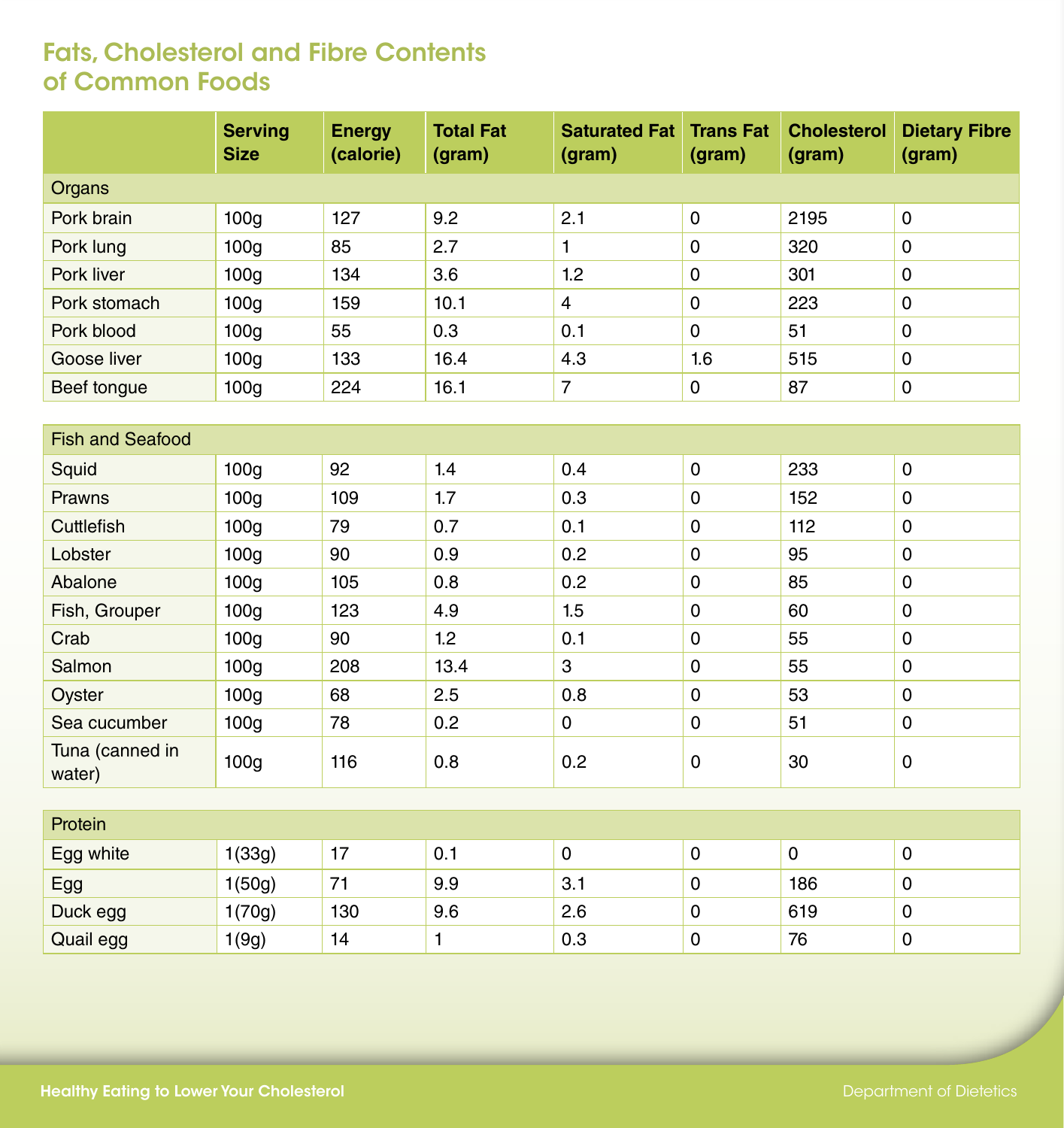|                  | <b>Serving</b><br><b>Size</b> | <b>Energy</b><br>(calorie) | <b>Total Fat</b><br>(gram) | <b>Saturated Fat</b><br>(gram) | <b>Trans Fat</b><br>(gram) | <b>Cholesterol</b><br>(gram) | <b>Dietary Fibre</b><br>(gram) |
|------------------|-------------------------------|----------------------------|----------------------------|--------------------------------|----------------------------|------------------------------|--------------------------------|
| Fat              |                               |                            |                            |                                |                            |                              |                                |
| <b>Butter</b>    | 1 tbsp $(14g)$                | 101                        | 11.5                       | 7.3                            | 0.5                        | 31                           | 0                              |
| Margarine spread | 1 tbsp $(14g)$                | 103                        | 11.6                       | 1.7                            | 3                          | 0                            | 0                              |
| Olive oil        | 1 tbsp<br>(13.5g)             | 119                        | 13.5                       | 1.9                            | 0                          | 0                            | 0                              |
| Coconut oil      | 1 tbsp<br>(13.6g)             | 117                        | 13.6                       | 11.8                           | 0                          | 0                            | 0                              |

| <b>Dairy Products</b>               |                    |     |                |     |     |    |   |  |
|-------------------------------------|--------------------|-----|----------------|-----|-----|----|---|--|
| Fat-free milk                       | 1 cup<br>(240ml)   | 91  | 0.7            | 0.5 | 0   | 10 | 0 |  |
| Low-fat milk,<br>$2%$ fat           | 1 cup<br>(240ml)   | 122 | 4.8            | 3.1 | 0.2 | 20 | 0 |  |
| Full fat milk,<br>$3.3\%$ fat       | 1 cup<br>(240ml)   | 149 | 7.9            | 4.6 | 0   | 24 | 0 |  |
| Low-fat yogurt,<br>original flavour | Half cup<br>(100g) | 73  | $\overline{2}$ | 1.3 | 0   | 10 | 0 |  |
| Cheddar cheese                      | 1 slice<br>(21g)   | 64  | 5.2            | 3.6 | 0   | 17 | 0 |  |
| Hi-cal soy milk                     | 1 cup<br>(250ml)   | 100 | 3              | 0.5 | 0   | 0  | 0 |  |